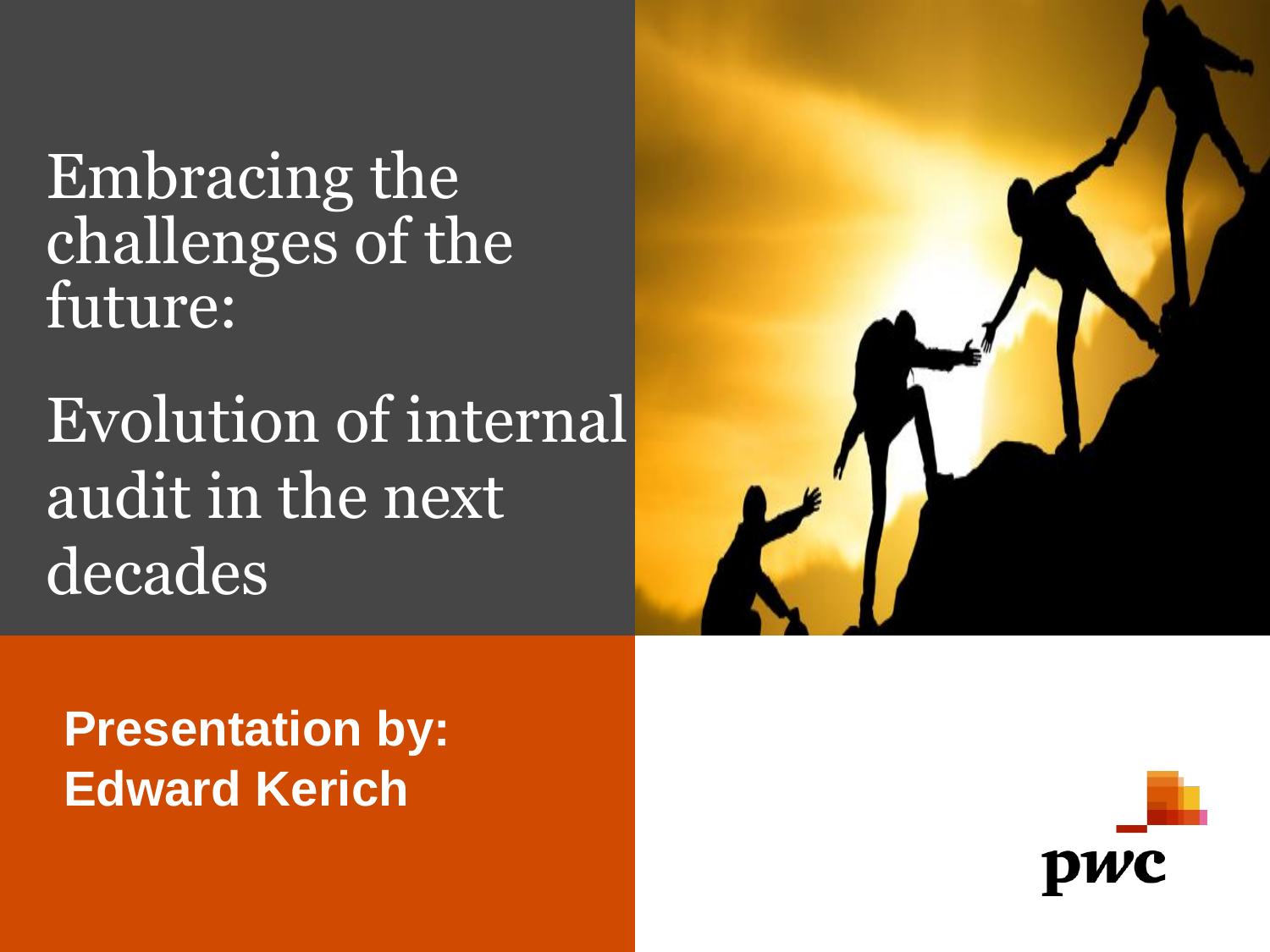

PwC IIA Conference 2019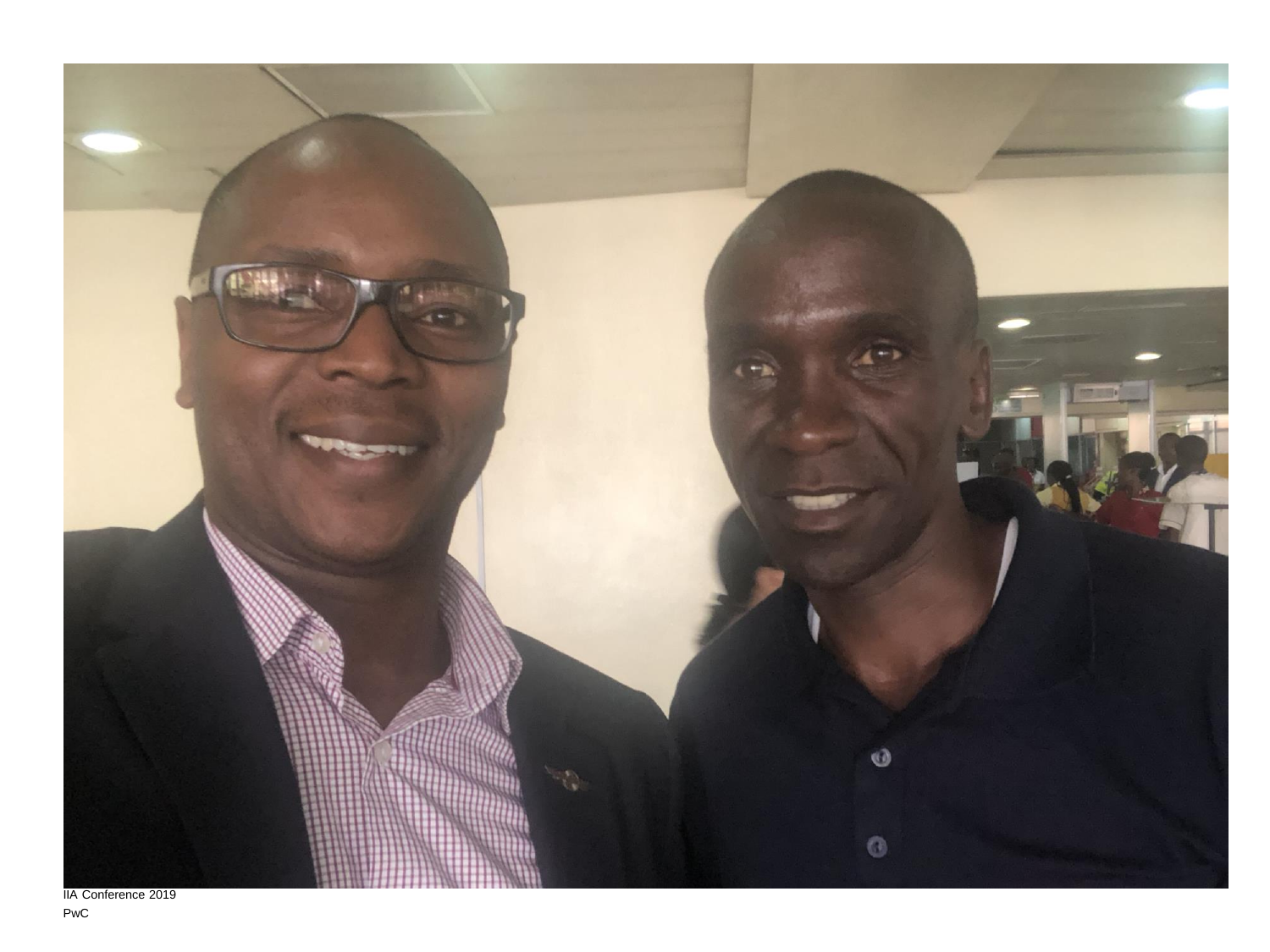Organisations are rapidly rolling out digital initiatives in an era defined by:

- more data,
- more automation,
- sophisticated cyberattacks, and
- constantly evolving customer expectations.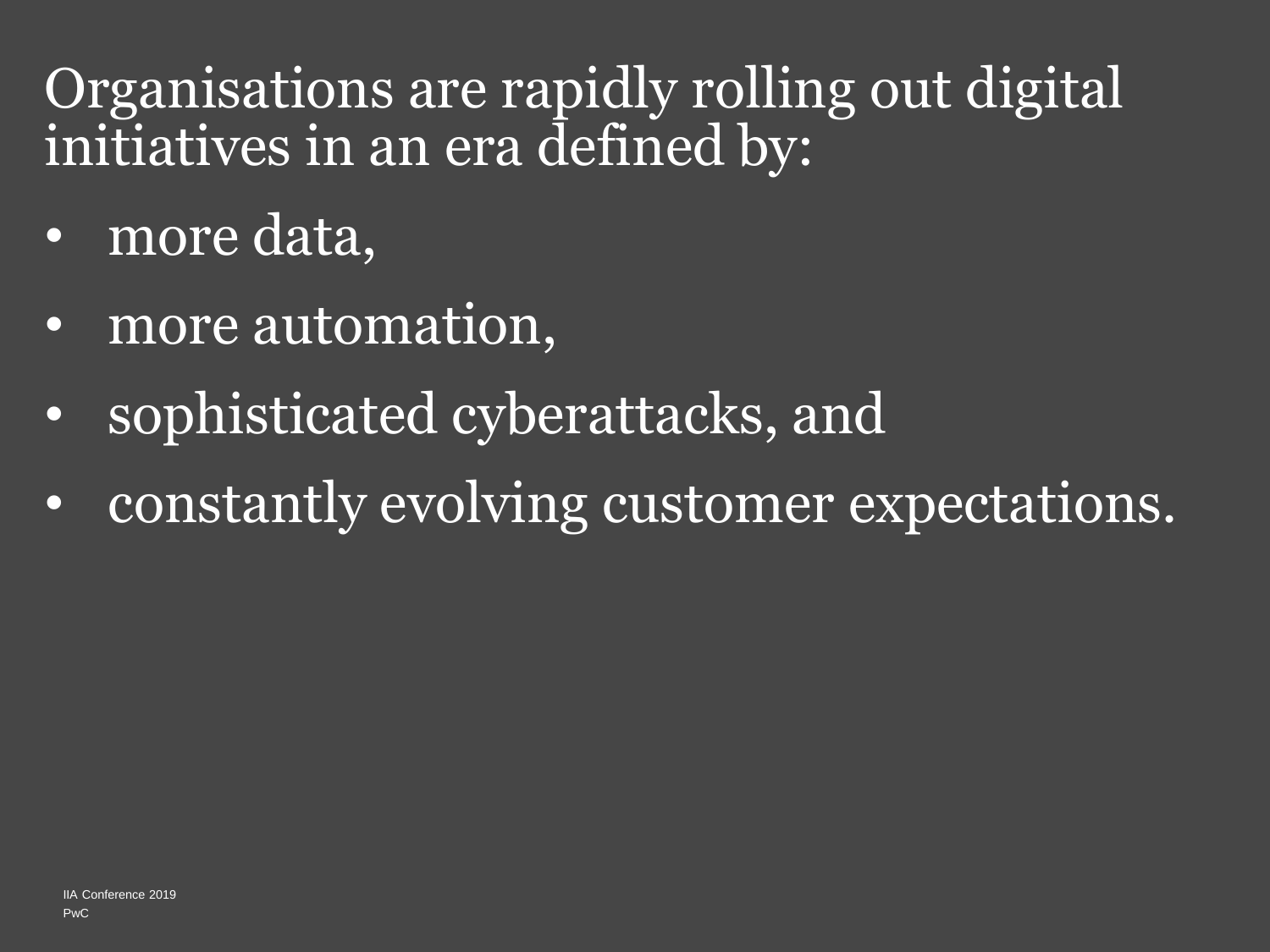Would you say your internal audit function is innovative?

□ Does your organization have the talent and tools to deal with the risks arising from emerging technologies?

 And how will you attract the next generation of talent?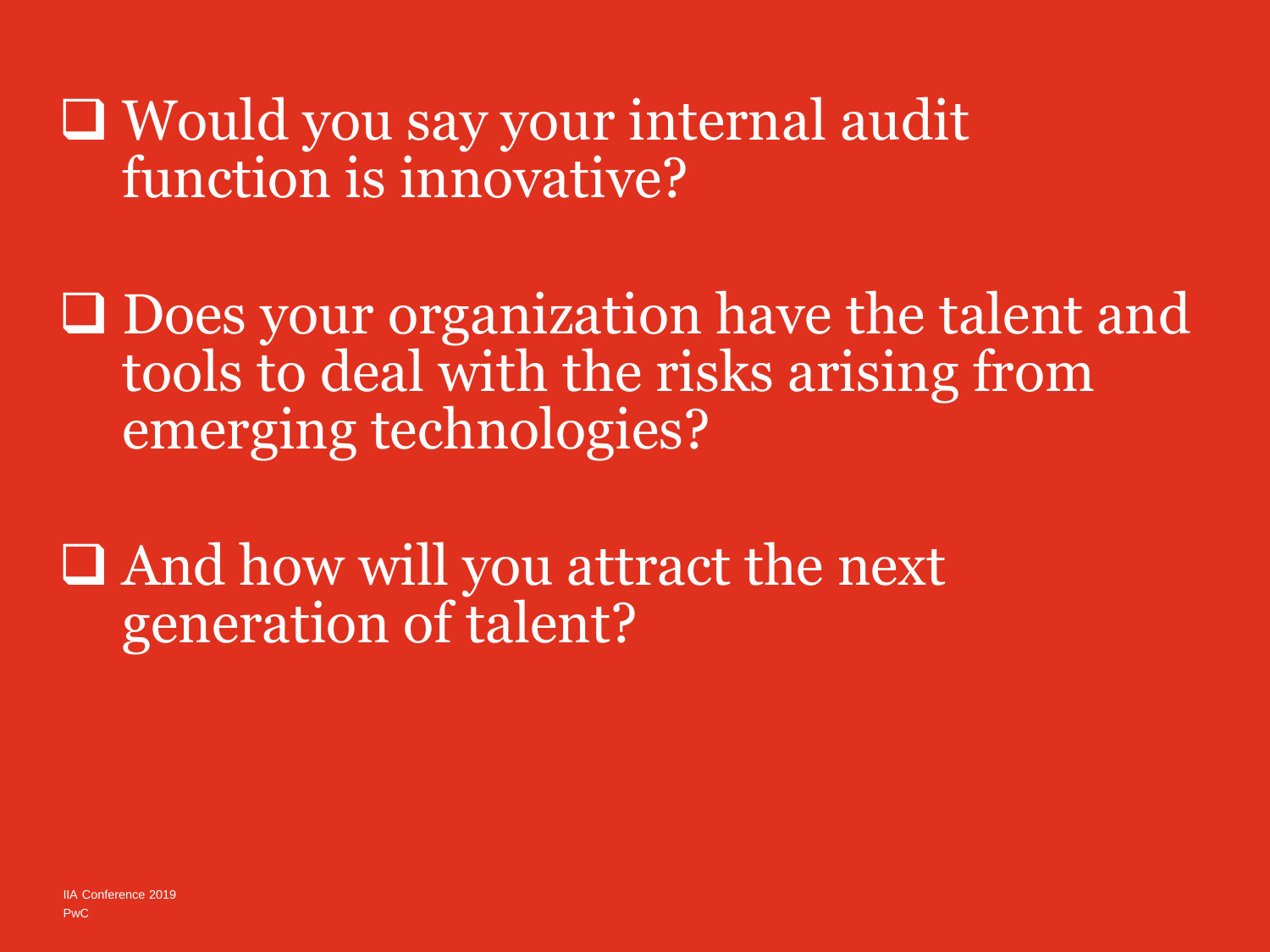#### Key emerging technological transformations:



PwC IIA Conference 2019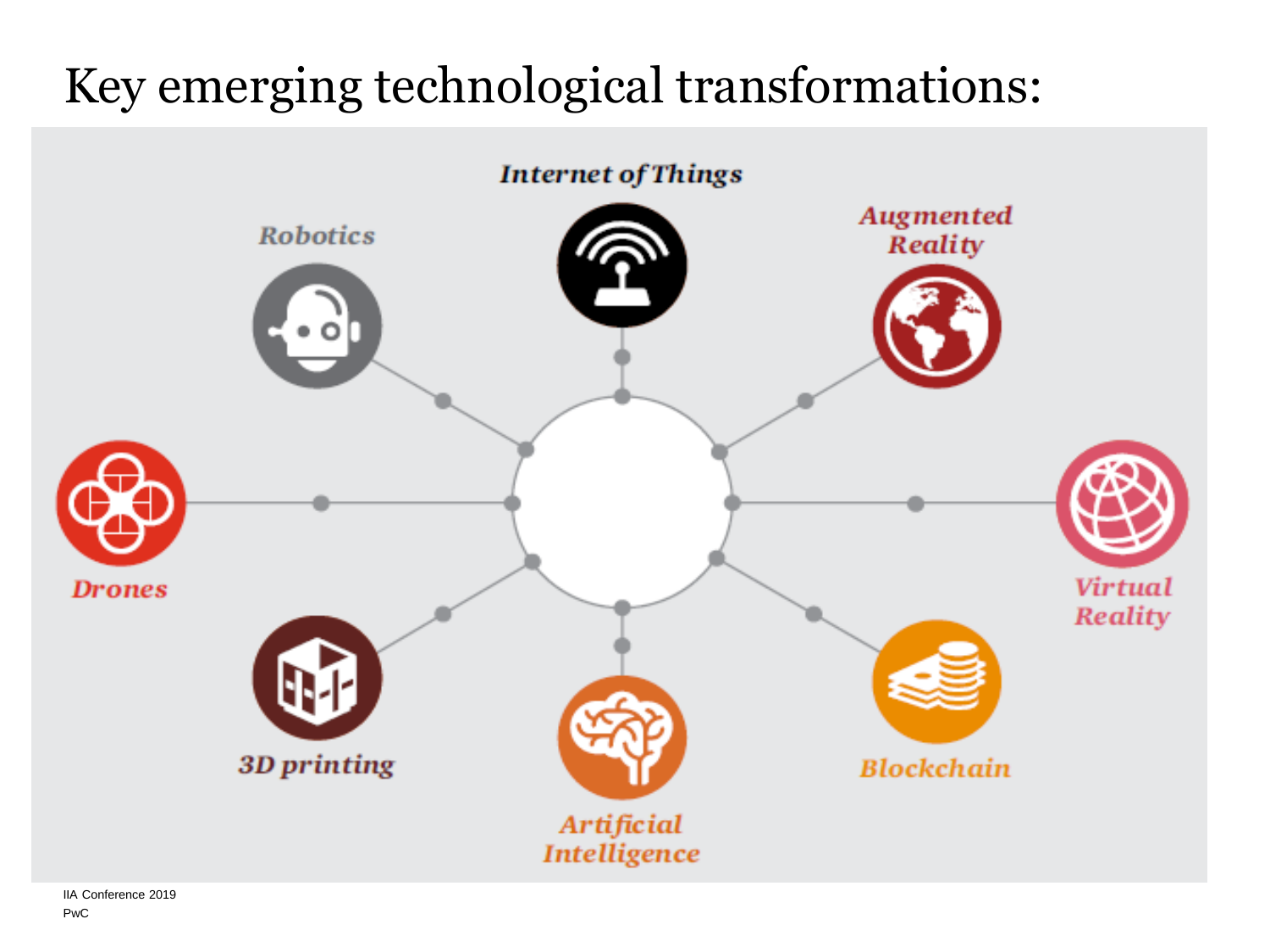#### 2019 Global Risk, Internal Audit and Compliance Survey

| 2,073                                  |                                       | 99                               |
|----------------------------------------|---------------------------------------|----------------------------------|
| <b>Business leaders</b>                | <b>Industries</b>                     | <b>Participating countries</b>   |
| A                                      |                                       |                                  |
| <b>Risk management function</b><br>15% | <b>Internal audit function</b><br>25% | <b>Compliance function</b><br>9% |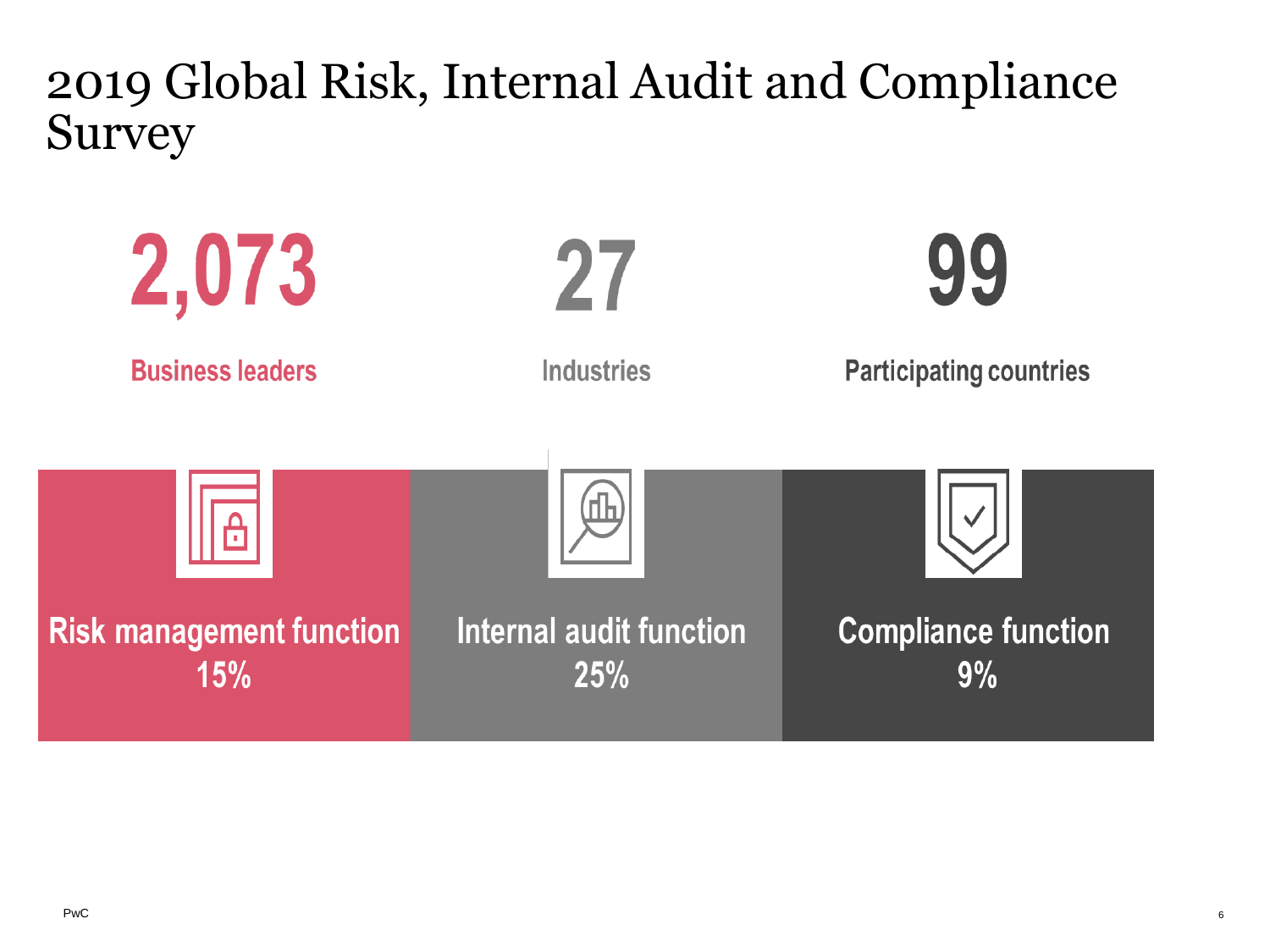## **Key Themes for IA**

- **Emerging technologies** are not only impacting pace of change and the risk landscape, but the role Internal Audit plays in the organization.
- IA functions that increase **their digital intelligence** are better positioned to help their stakeholders take smarter risks, stay aligned to the pace of the business and provide greater value.
- Organizations are considering how the **lines of defense** work together to **leverage data and technology** in new ways to manage risk.

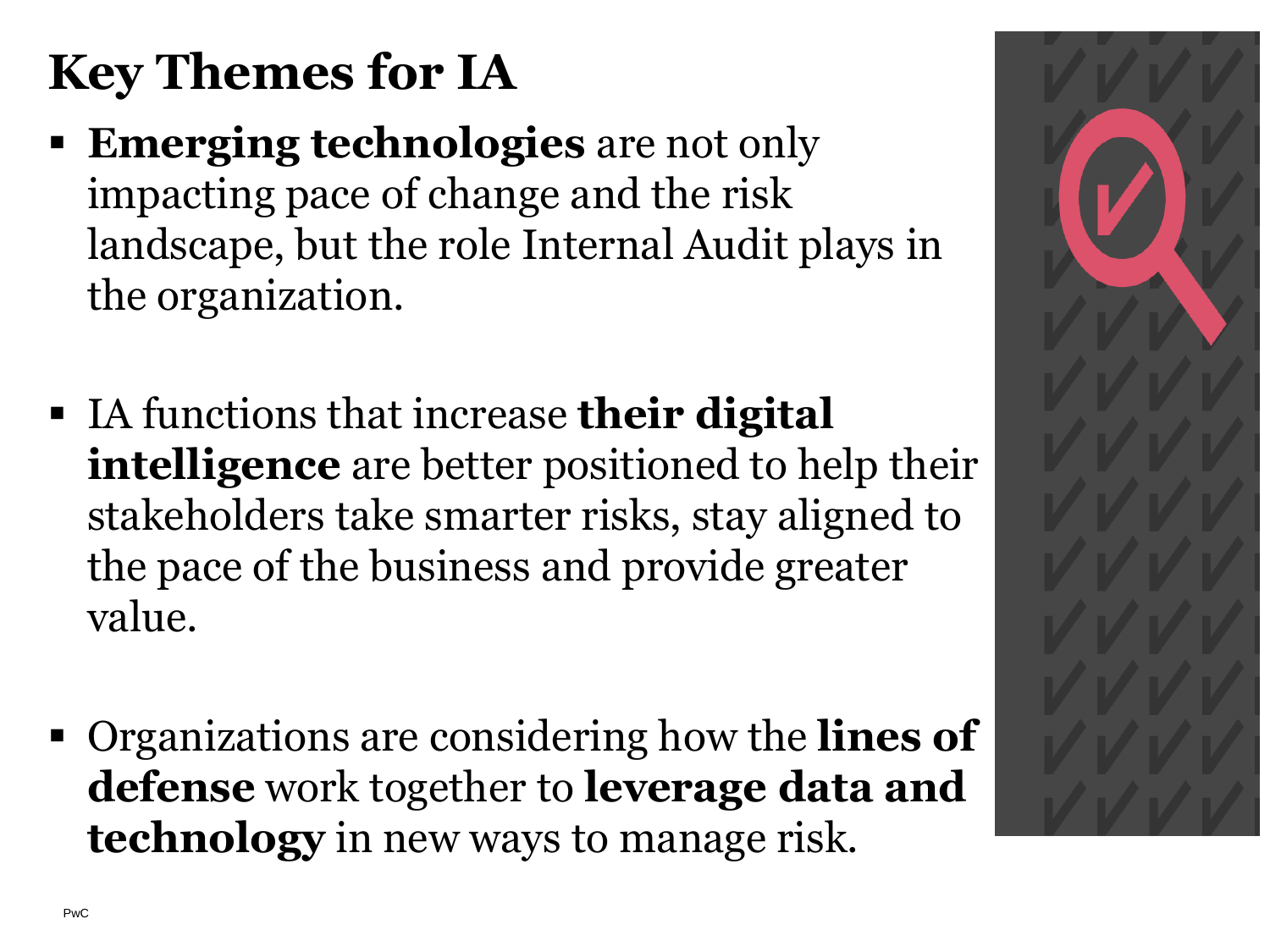## Internal audit evolution:

To evolve to support technological transformations, internal audit departments will need:

1. the **dexterity** to pivot quickly and to keep up with the digital pace of the business; and

**2. digital fitness and knowledge** to provide advice and strategic assurance in this new arena.

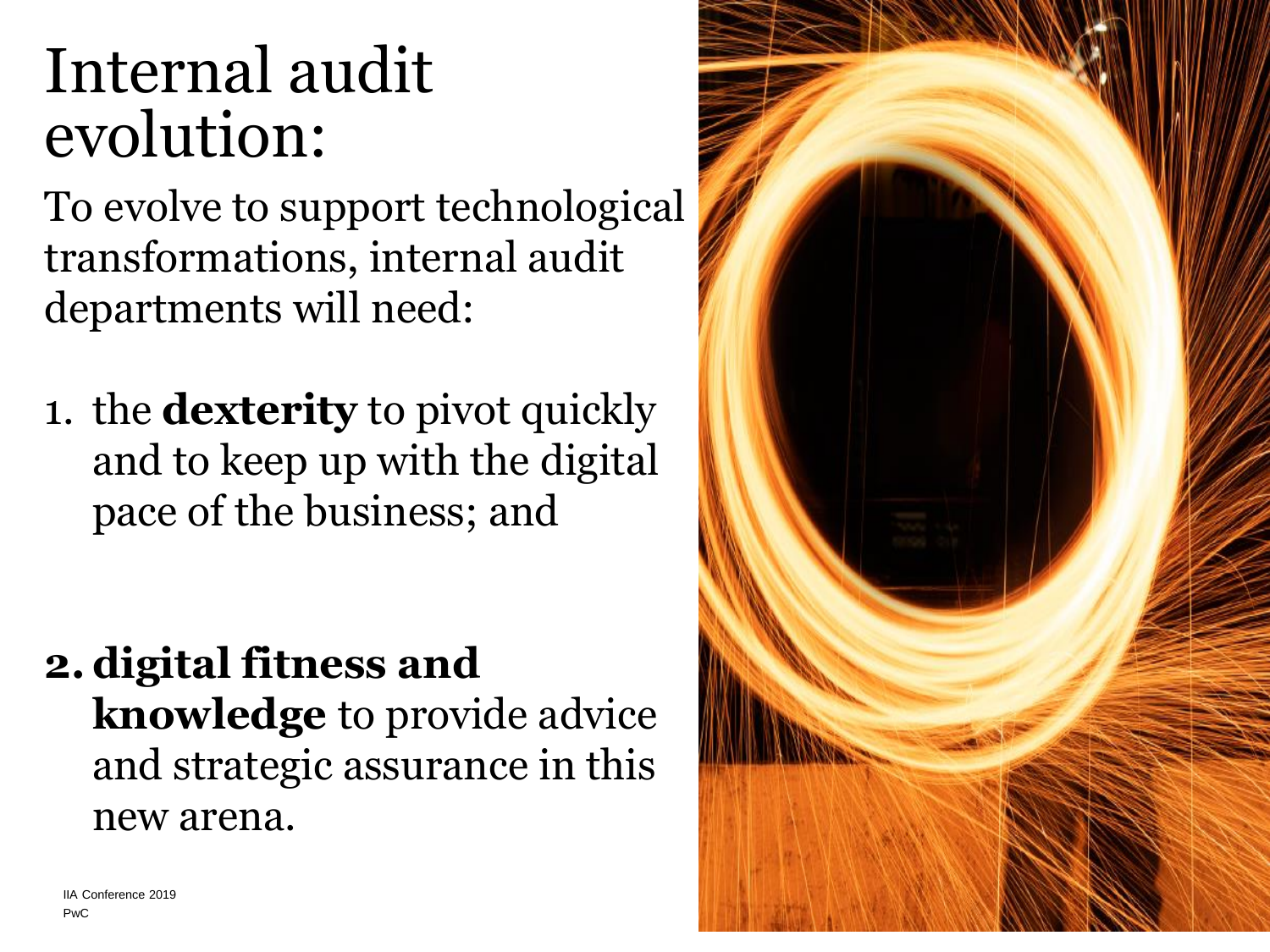### Where digitally fit internal audit functions stand out

#### **How does each function fare in digital fitness?**



Risk Management Compliance Internal Audit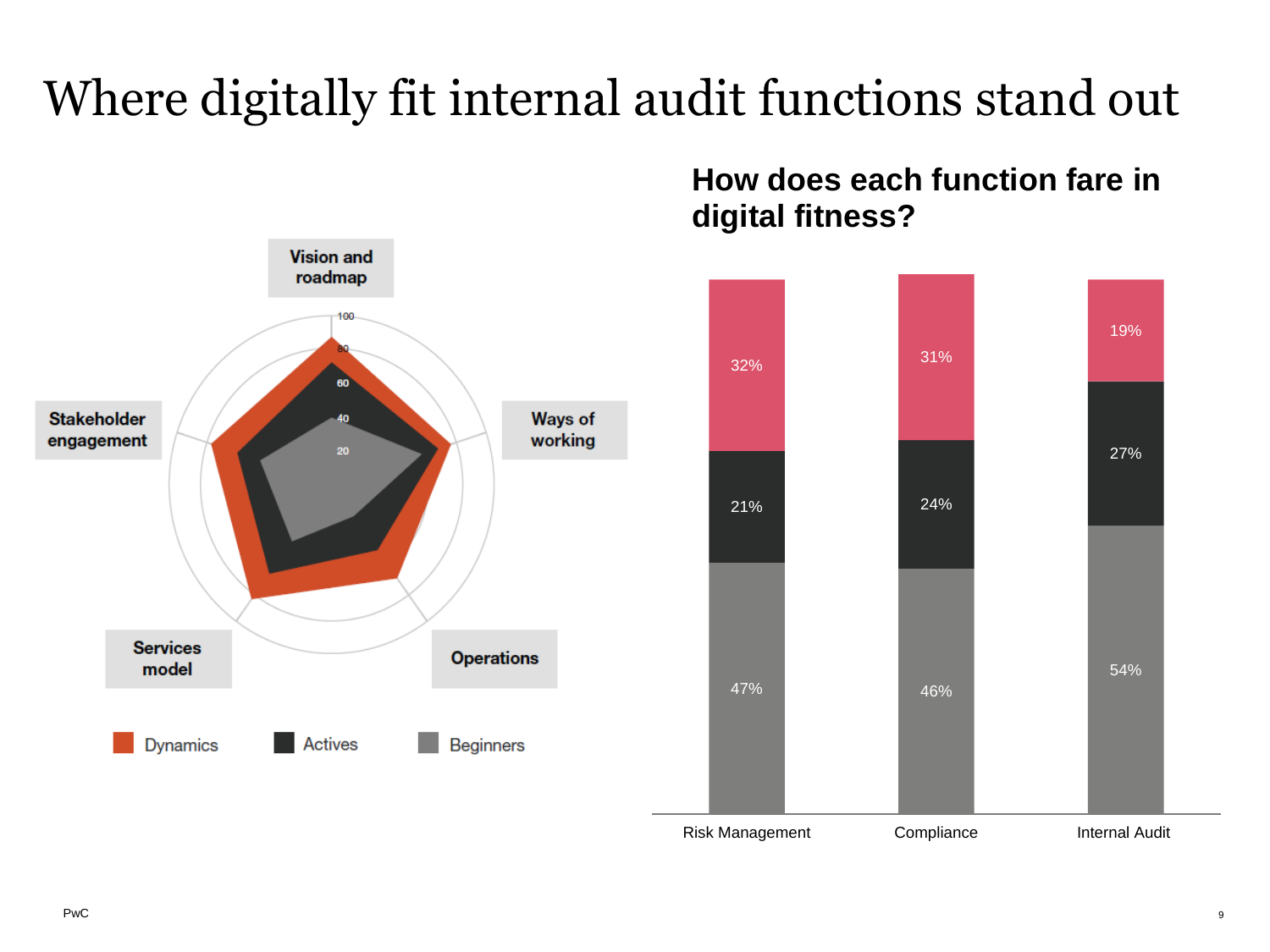#### Dynamic internal audit functions creatively source talent and invest to upskill

#### **68%**

Partner with the organization in digital initiatives to increase Internal Audit's digital knowledge.

#### **84%**

Are implementing training programs to enhance the team's technology skills.



## **85%**

Are empowering specific individuals on the internal audit team as specialists to support the function.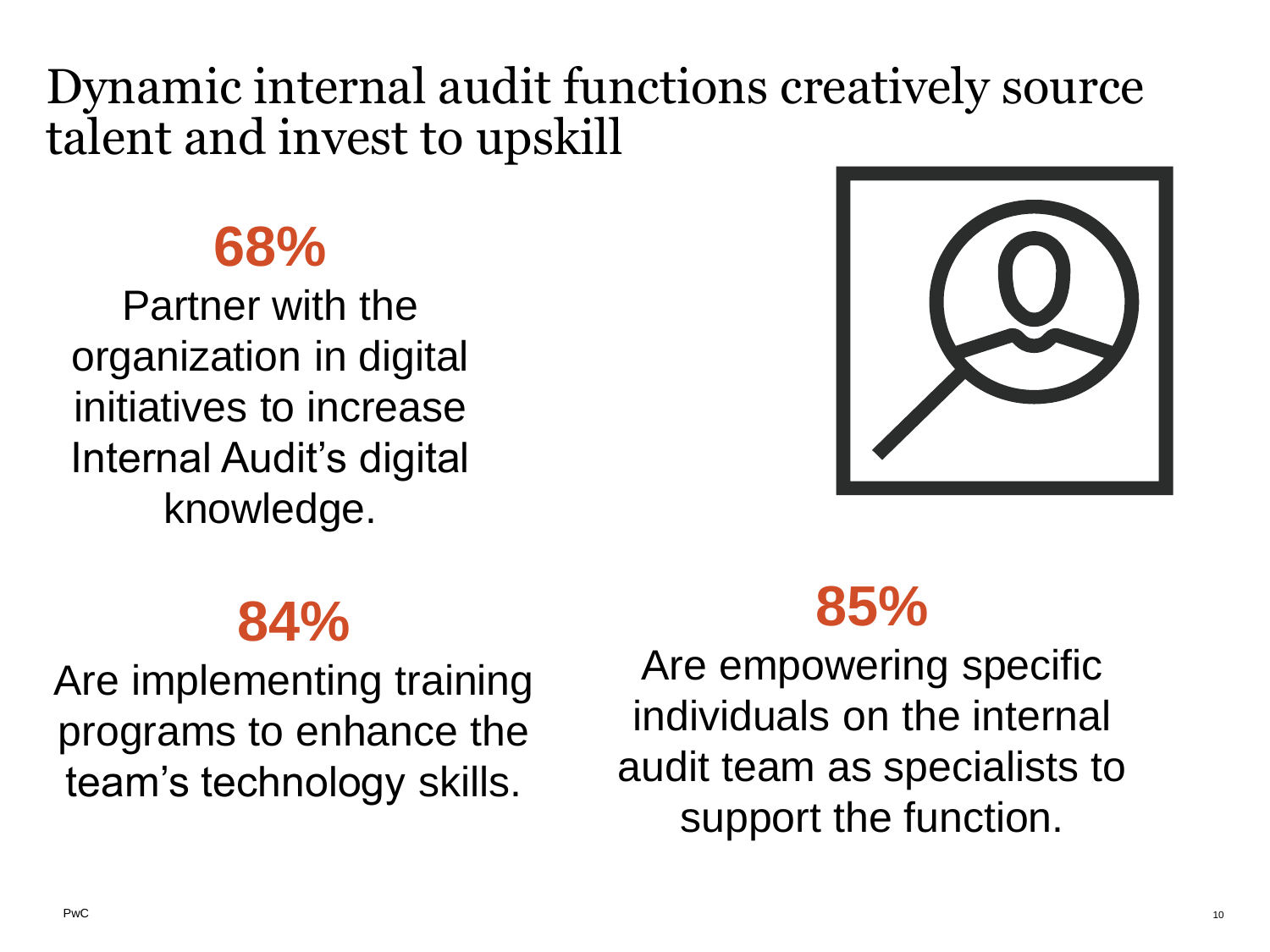Dynamic internal audit functions use data and technology to create more powerful insights and deliver assurance at the speed the organization requires





Dynamic internal audit functions develop new services based on the availability of digital technologies.

### **78%**

Dynamic internal audit functions perform more-frequent risk assessment than they used to.



#### **80%**

Dynamic internal audit functions change the audit plan more frequently than they used to.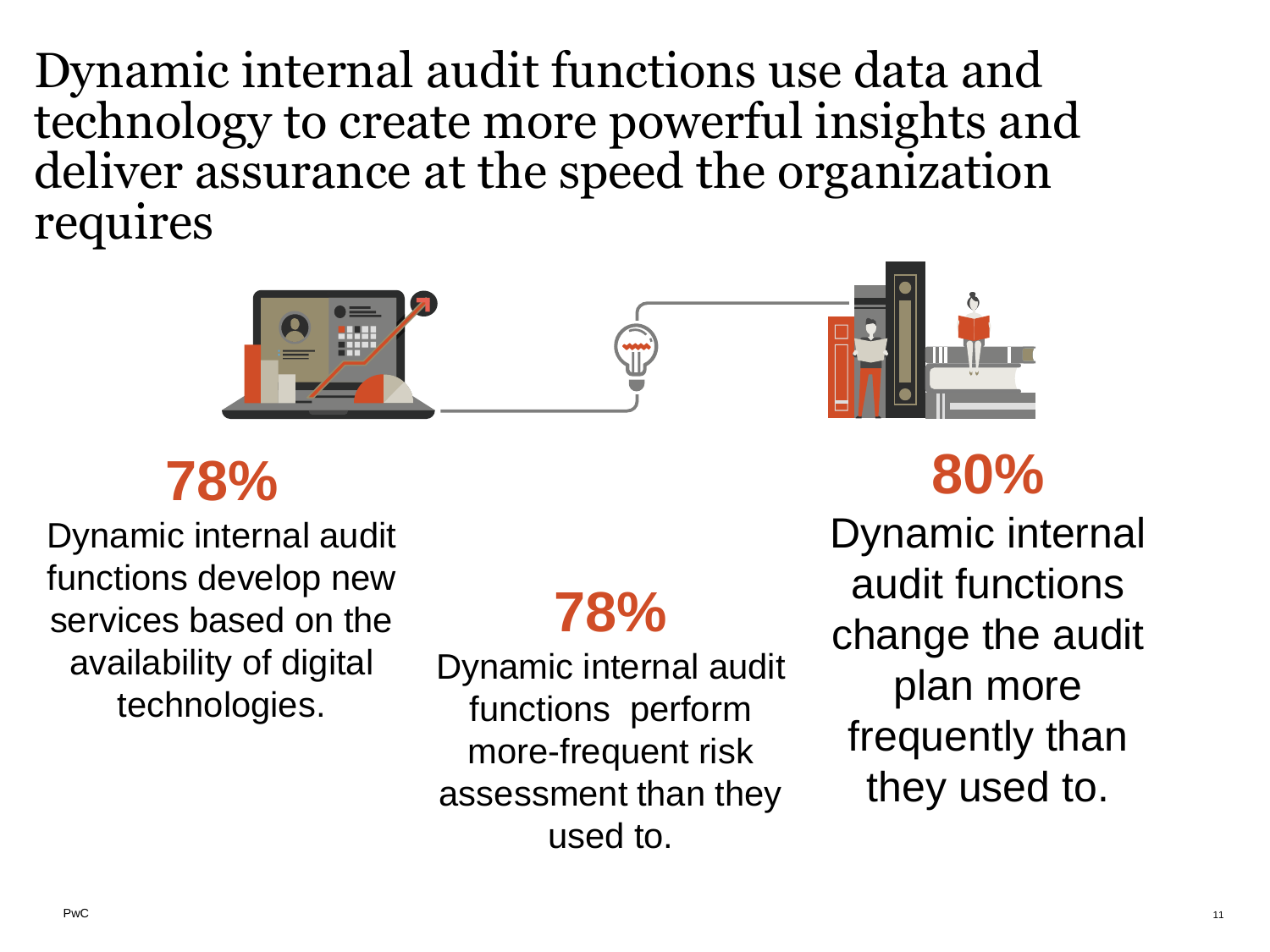### Strategic assurance - recalibrating the IA maturity curve

Historically the maturity curve has been from **"Assurance provider to Data enabled"**, which is the starting point of the new curve.

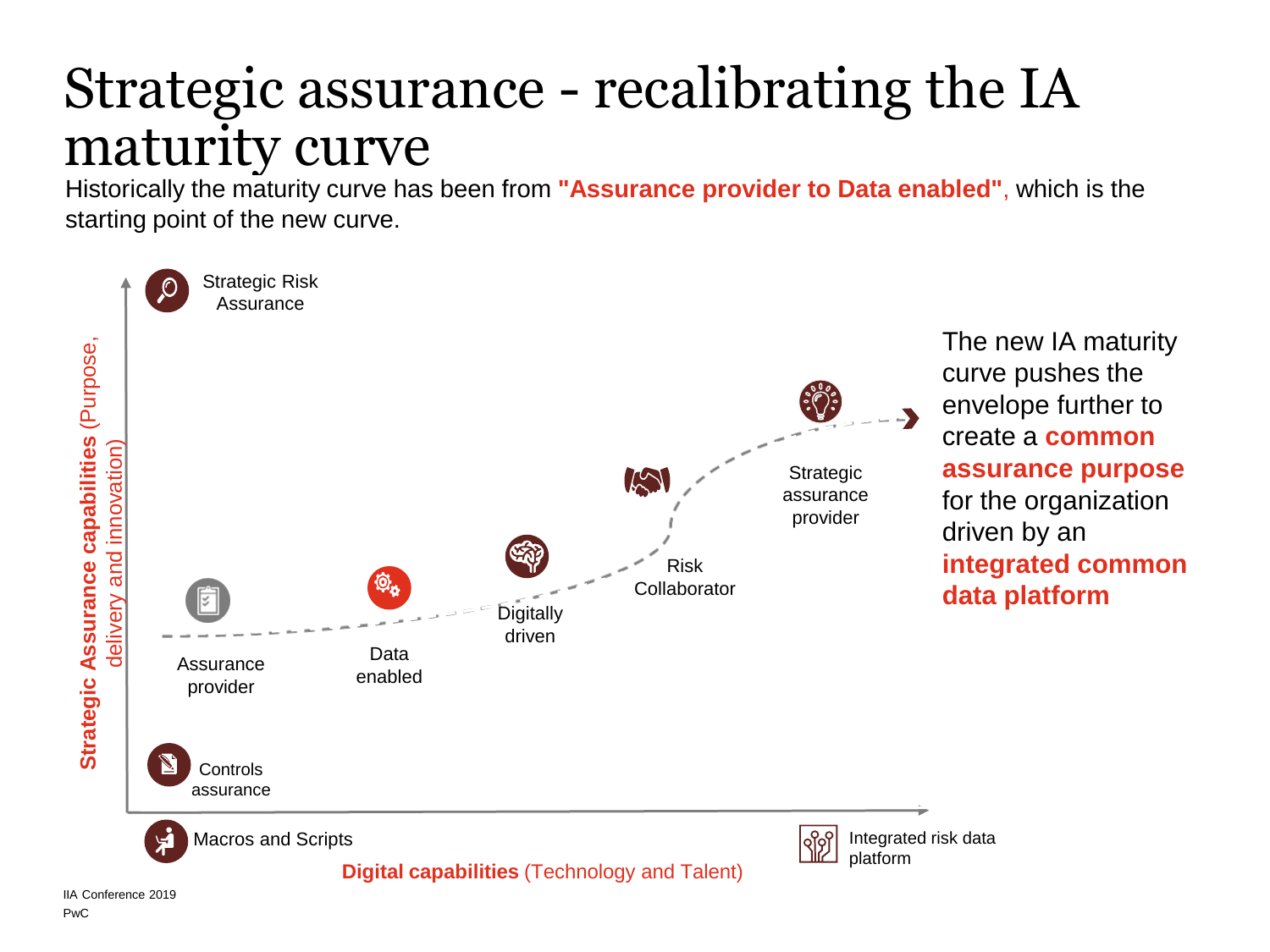#### Robotic Process Automation (RPA): A primer for internal audit professionals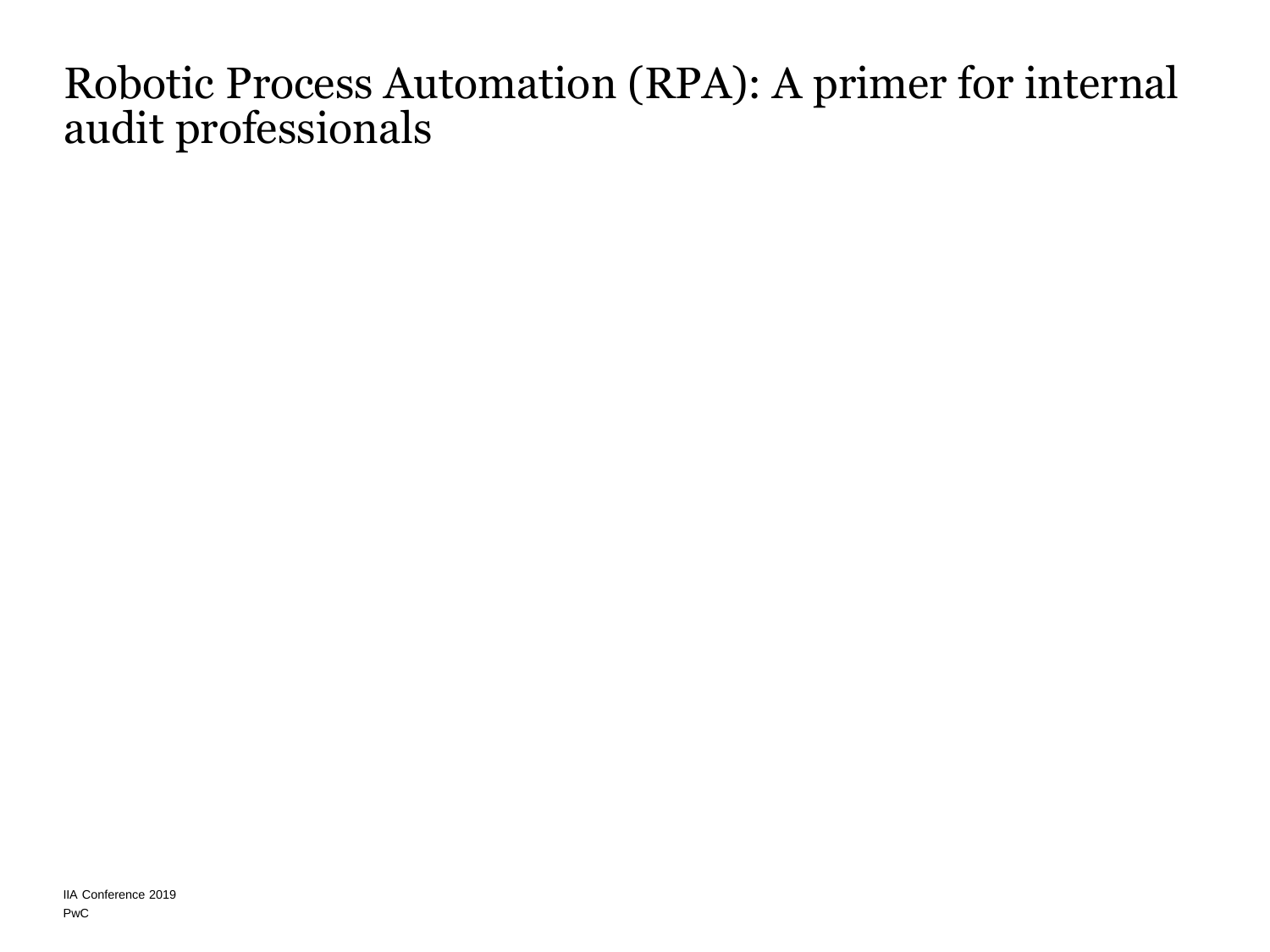## What is digital fitness?

#### **Strategic assurance 1**

Having in place skills and competencies to provide strategic advice to stakeholders and to provide assurance with regard to risks from the organisation's digital transformation.

#### **2 Dynamic assurance**

Changing the functions own processes and services to become more data driven, and digitally enabled to align with the organization's strategic risks and anticipate and respond to risk events at pace and scale with the organization's digital transformation requirements.

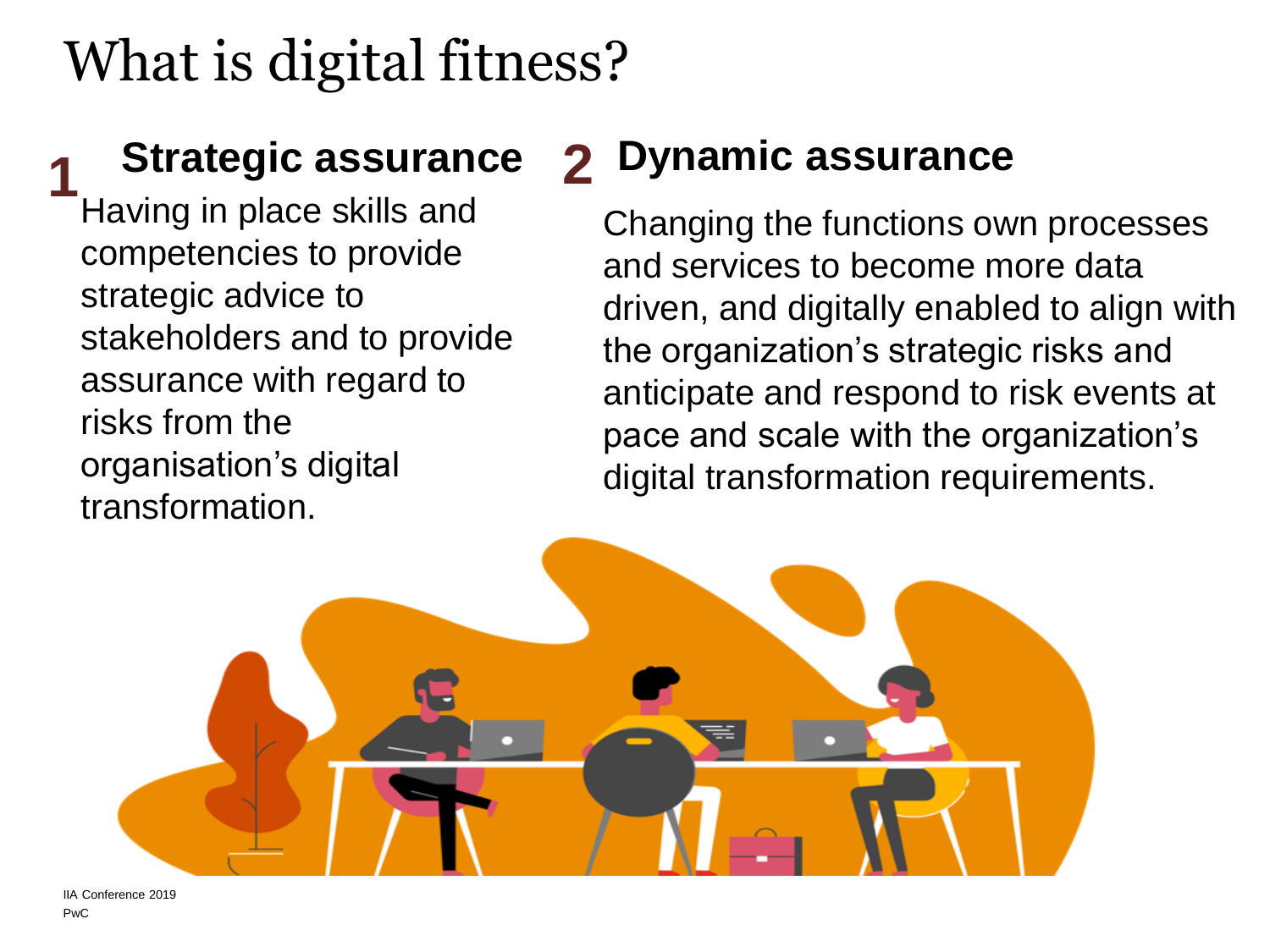## The Six Actions of Smarter Risk Takers

- **Go all in on the organization's digital plan 1**
- **Upskill and inject new talent to move at the speed of the organisation 2** Upskill and **3** Find the right
	- **fit for emerging technologies**

- **Enable the organization to act on risks in real time 4**
- **Actively engage 5 decisionmakers of key digital initiatives 6**
- **Align to provide a consolidated view of risks**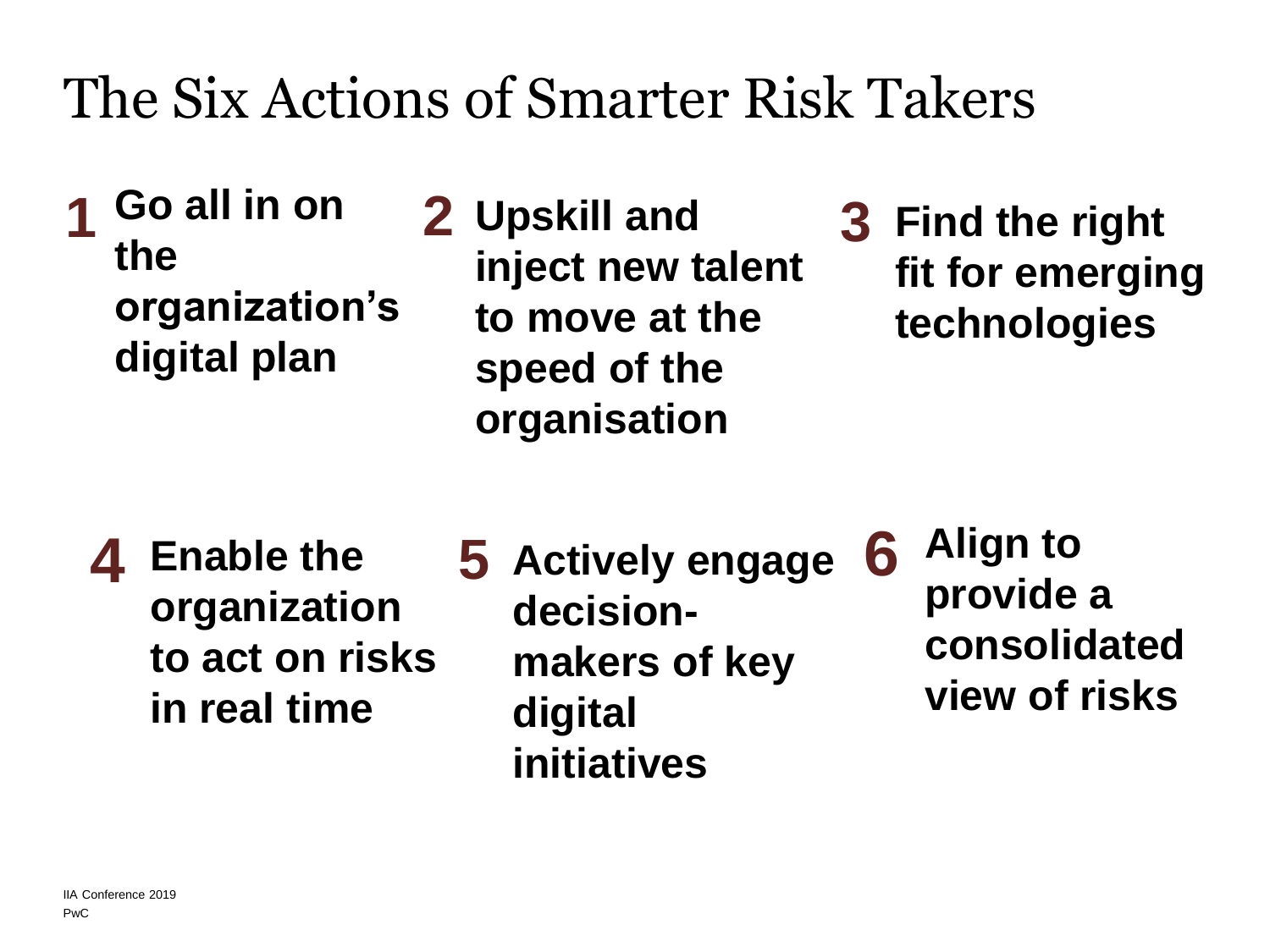## Priority Actions for Internal Audit

Our study found that **three of the six** in particular give **internal audit more dexterity** to move all six actions forward.

#### **Upskill and inject new talent to** move at the speed of the organization

Creatively source talent to build the function's digital skills and invest to protect the talent you have

#### Find the right fit for emerging **2 3 4**

Audit and advise on emerging technologies, and use them to streamline the function

**Enable the organization to act** 

**Build capabilities to deliver** assurance at the speed the organization requires